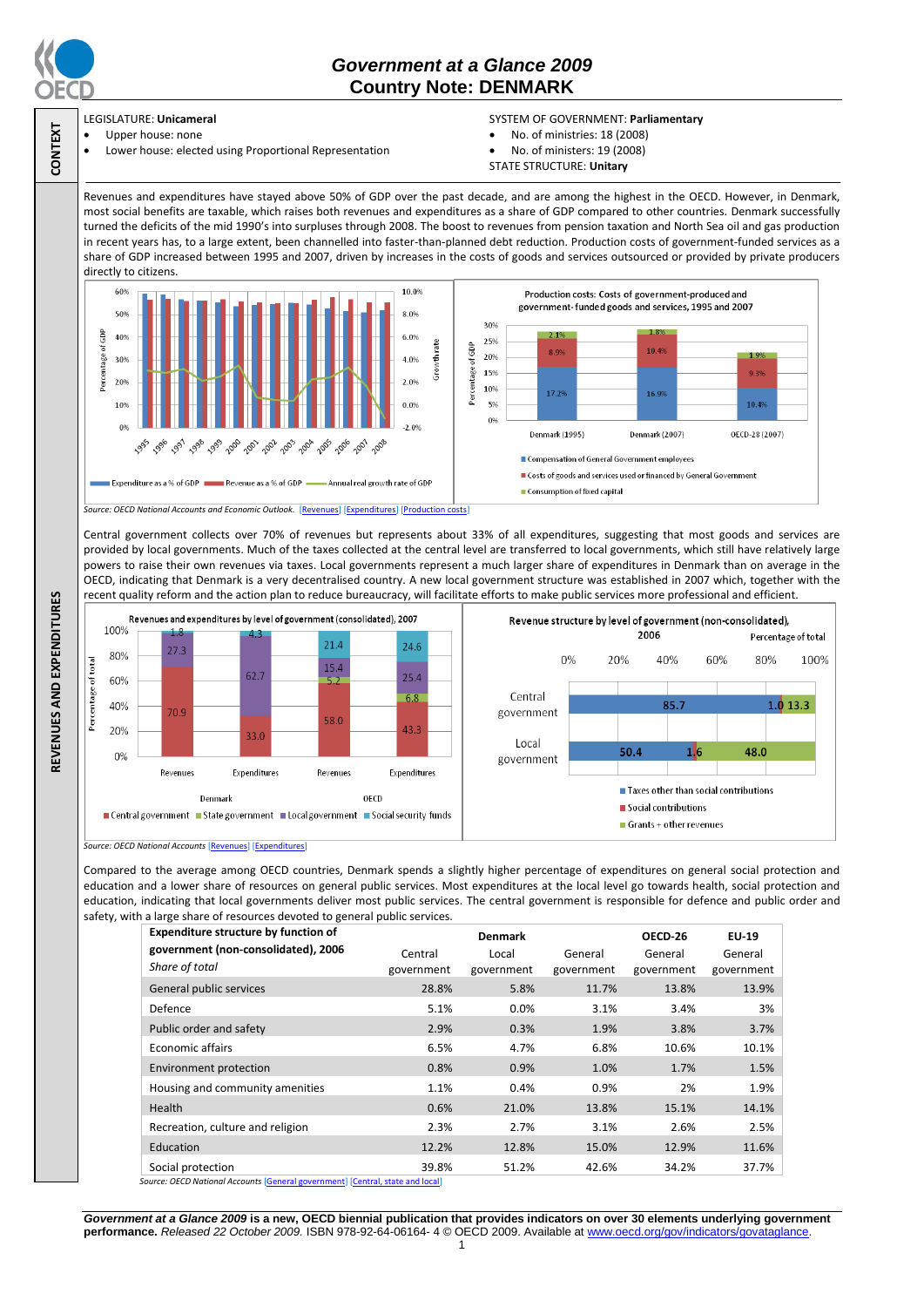

**REGULATORY MANAGEMENT**

REGULATORY MANAGEMENT





**Requirements for Regulatory Impact Analysis (RIA) processes used by central governments**

|  |                                                                  | 2005                            | 2008                            |  |
|--|------------------------------------------------------------------|---------------------------------|---------------------------------|--|
|  | Quality reviewed by body external<br>to Ministry preparing rules | No                              | Yes                             |  |
|  | Required for draft primary laws                                  | Always                          | Always                          |  |
|  | Required for draft subordinate<br>regulations                    | Only for<br>major<br>regulation | Only for<br>major<br>regulation |  |
|  | Required to quantify costs                                       | Only for<br>major<br>regulation | Only for<br>major<br>regulation |  |
|  | Required to quantify benefits                                    | In selected<br>cases            | In selected<br>cases            |  |
|  | Required to publicly release results                             | Always                          | Always                          |  |

**Extent of programs for reducing administrative burdens at the central level of government**

|                               | 1998 | 2005 | 2008 |
|-------------------------------|------|------|------|
| Explicit programme exists     | Yes  | Yes  | Yes  |
| Includes quantitative targets | Yes  | Yes  | Yes  |

In Denmark, line ministries have been delegated an average level of authority to make HRM decisions compared to other OECD countries. The recuitment system is relatively open to external candidates. Denmark has developed a staff performance management system, basing many HR decision on performance assessments and using performance-related pay to a relatively high degree. *Source: OECD Strategic HRM Survey* 

[\[Delegation\]](http://dx.doi.org/10.1787/723663744332) [\[Recruitment\]](http://dx.doi.org/10.1787/723668744361) [\[Performance management\]](http://dx.doi.org/10.1787/723750171710)

In August 2007, the government presented a new medium-term fiscal framework: the 2015 Strategy. With fiscal sustainability as the overarching objective, it stipulates a set of targets that will guide fiscal policy. Denmark primarily uses performance indicators in the management process, and has developed a comprehensive performance-based contract management system. Denmark uses top-down budgeting, which generally provides the executive with some flexibility to reallocate budgeted funds. Unspent appropriations at the end of the year are divided into two parts: a "free surplus" that can be used for whatever activity the individual institution sees fit (as long as it is in accordance with the general purpose of the appropriation - the argument being that it is due to efficiency), and an earmarked residual that can only be used for the project for which the appropriation was given (the argument being that the unspent funds are due to a delay in activity).

*Source: OECD International Budget Practices and Procedures Database* [\[Medium-term\]](http://dx.doi.org/10.1787/723856770865) [\[Performance budgeting\]](http://dx.doi.org/10.1787/723863437686) [\[Executive flexibility\]](http://dx.doi.org/10.1787/723876713213) OECD Journal on Budgeting[: www.oecd.org/gov/budget/journal](http://www.oecd.org/gov/budget/journal)

Overall, Denmark exhibits a high-degree of e-government readiness. The percentage of citizens and businesses that use e-government services is well above the OECD average. In October 2008, the Danish government launched a new version of *borger.dk* (the Danish citizens portal) that includes personalisation options.

*Source: United Nations E-Government Readiness Knowledge Base, Eurostat.* [\[Readiness\]](http://dx.doi.org/10.1787/724248078408) [\[Uptake\]](http://dx.doi.org/10.1787/724264662272)

[**OECD E-Government Publications**]

The 2005 and 2008 surveys of Indicators of Systems of Regulatory Management examined the extent of governance practices designed to improve the quality of regulation in OECD countries. Among the most important practices are: the use of regulatory impact analysis (RIA) to assess the cost and benefits of new regulation and the institutional oversight of the quality of regulations; and the design of programs to reduce the costs of administrative activities on business and citizens.

Denmark was an early adopter of RIA, which was made a formal requirement in 1993 in the preparation of draft bills. It is also one of the front runners in the area of administrative burden reduction. Using the Standard Cost Model (SCM) to measure administrative burdens, Denmark committed to a reduction of 25% between 2001 and 2010, and had achieved a reduction of 15% by mid-2008. In 2007, the government launched an initiative to simplify rules, requirements and procedures that place unnecessary burdens on local and central authorities and on public sector employees. The administrative simplification policy combines simplification of existing regulations and prevention of new burdens through specific provisions in the *ex ante* impact assessment process, which assesses expected administrative burdens on businesses and local governments.

*Source: OECD Survey on Regulatory Management.* [\[RIA\]](http://dx.doi.org/10.1787/724045144354) [\[Administrative simplification\]](http://dx.doi.org/10.1787/724058851054)

Regulatory Management Indicators[: www.oecd.org/regreform/indicators](http://www.oecd.org/regreform/indicators)

EU 15 reviews on Regulatory Reform[: www.oecd.org/gov/regref/eu15](http://www.oecd.org/gov/regref/eu15) Background reports on Regulatory Reform[: www.oecd.org/regreform/backgroundreports](http://www.oecd.org/regreform/backgroundreports)

*Government at a Glance 2009* **is a new, OECD biennial publication that provides indicators on over 30 elements underlying government performance.** *Released 22 October 2009.* ISBN 978-92-64-06164- 4 © OECD 2009. Available at www.oecd.org/gov/indicators/govataglance.